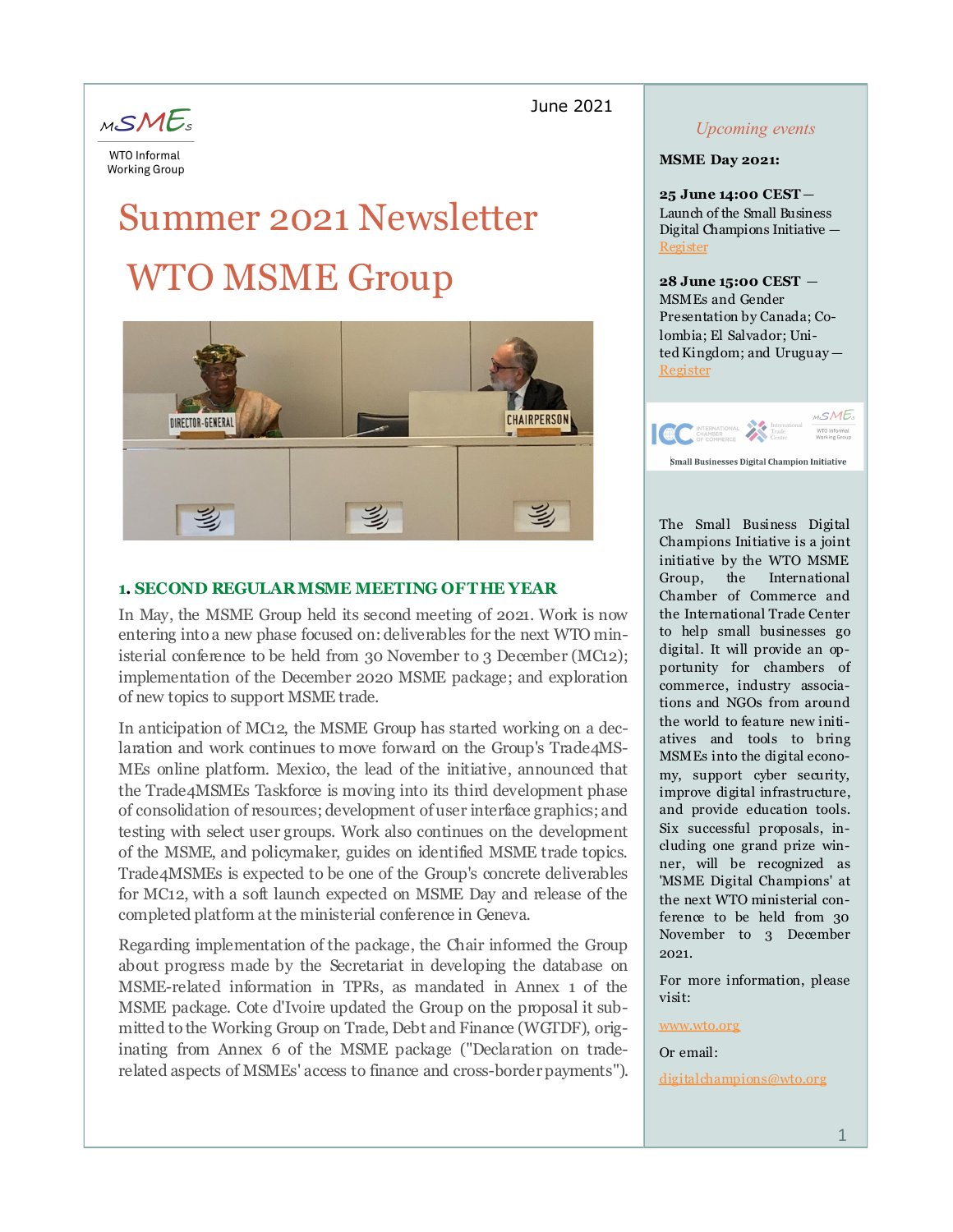

# **TRADE4MSMES**

*Trade4MSMEs is the MSME Group's online platform to be a gateway to trade information for MSMEs and policym akers. With introductory guides on trade topics, links to verified resources, reports and data sources, Trade4MSMEs aspires to be the first stop for anyone looking for MSME trade information.*



**Australia's E-Commerce** experience Goods and Service Tax (GST) on low value ported goods

Australian<br>BORDER FORCE

The MSME Group also received two presentations related to Annex 6 of the MSME Package. First, following its November 2019 presentation to the MSME Group, the IFC returned to present further on the ways supply chain finance (SCF) can benefit small traders. This was followed by dLocal, a Uruguay e-payment company, that discussed the growing opportunities of digital payment technology for cross-border payments and the need to standardize these processes across borders.

Two new proposals were put forward by Ecuador and Brazil, the first on MSME innovation policies and the second on rural MSMEs. MSMEs face a number of barriers to innovation, which can be countered by government policies. In order to understand better what has been initiated in this regard, Ecuador has proposed issuing a questionnaire to MSME Group Members to identify best practices. The Group also received two presentations on this issue. The first, by UNCTAD, discussed main aspects to consider when setting innovation policies. The second, by the WTO, presented the key findings of the [2020 World Trade Report](https://www.wto.org/english/res_e/publications_e/wtr20_e.htm) on "Government policies" to promote innovation in the digital age".

On rural MSMEs, Brazil proposed that the MSME Group could exchange best practices on rural MSME policies and hold a dialogue on trade facilitation and rural MSMEs in relation to Annex 3 of the package (the recommendation on trade facilitation and MSMEs). Rural MSMEs make up a significant portion of the economic participants in developing economies. Ensuring that they have access to international markets can benefit these actors by ensuring they have demand for their products and increasing efficiencies.

Members also heard two presentations on topics discussed at the February meeting. From last meeting's presentation on low-value shipments by the Global Express Association (GEA), Australia presented its own goods and services tax (GST) system and the way it can benefit small traders through trade facilitation at the border, which can lead to decreased trade costs. TechUK then presented on the cyber vulnerabilities MSMEs face and the ways that public private partnerships can support these firms, especially through awareness campaigns, to implement better cyber security.

#### **2. PRESENTATIONS TO THE MSME INFORMAL WORKI NG GROUP**

#### **Australia Goods and Services Tax (GST)**

Following the presentation by the GEA at the February MSME Group meeting where Australia's approach to imports was flagged, the Australian Government's Department of Home Affairs presented to the MSME Group on their national e-commerce experience given their goods and services tax (GST) on low-value imports. Australia has a de minimis threshold of AUD\$1,000 on customs duties, GST and reporting obligations, introduced in 2000 before the significant rise in e-commerce. The increase in ecommerce and a rise in cross-border low-value shipments meant a signifi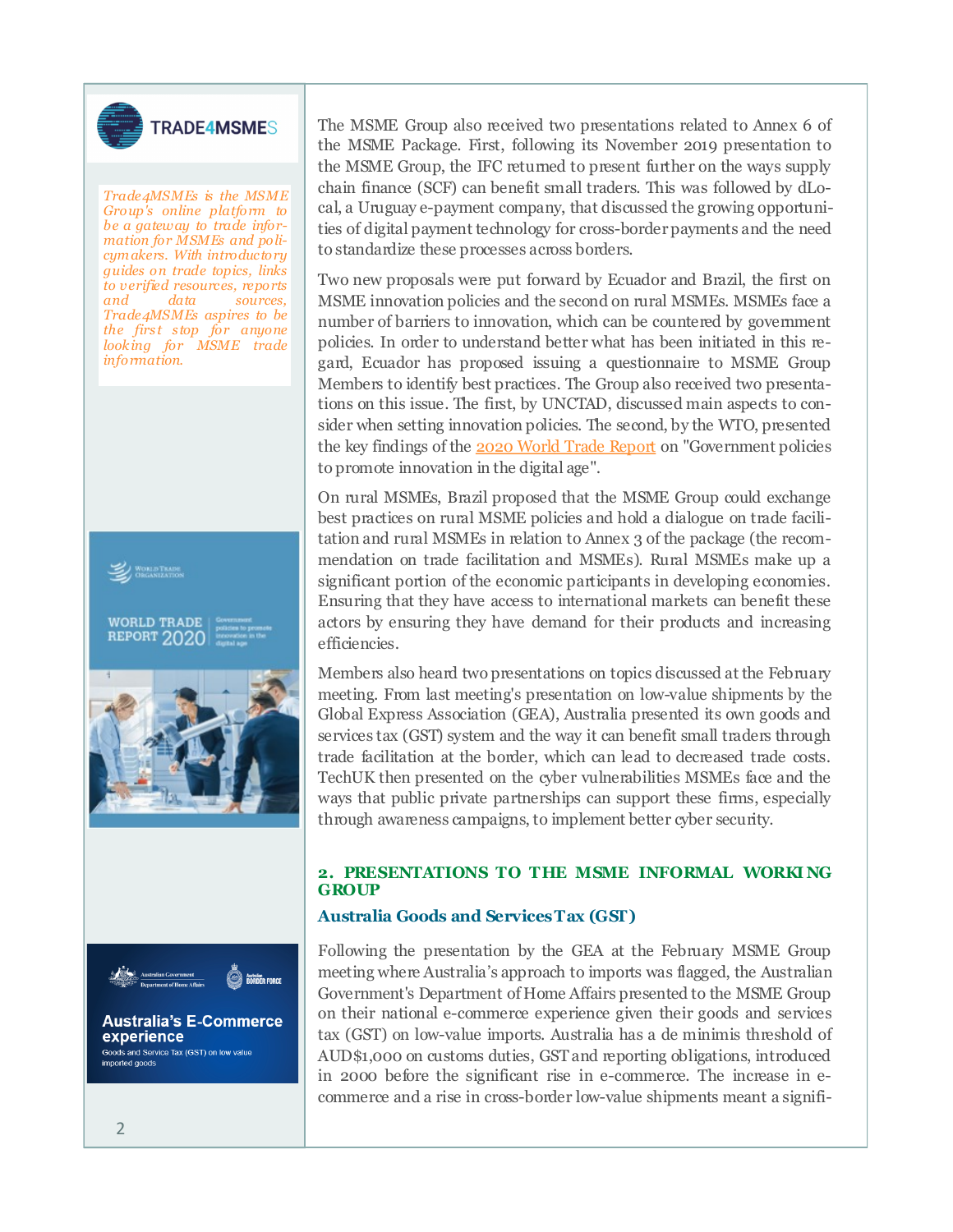cant GST revenue loss, which the government has tried to counter with a new GST on low-value goods, implemented on 1 July 2018. This new GST requires overseas businesses with a turnover greater than AUD\$75,000 to register with the Australian Taxation Authority. GST is then collected at the point -of-sale, while at the border the AUD\$1,000 de minimis level remains, thereby preventing double -taxation. Registration is simplified and traders using an e-commerce marketplace are not required to register separately, rather the e -commerce marketplace itself must register and follow the necessary requirements. All of these measures can assist MSME trade given the simplification of tariffs and the application to small shipments.

#### **TechUK**

TechUK is an industry association representing UK businesses on digital and cyber matters. It works directly with government and its MSME members to develop technology policy and create an environment conducive to technological change. One of the biggest concerns when it comes to MSMEs and technology is cyber security given that MSMEs are often the weakest link. Their lack of cyber-readiness can weigh heavily on their trade participation, especially with larger firms as partners in GVCs. Despite a growing cybersecurity sector in the UK, MSMEs face a number of challenges to access these services including the costs of these services; lack of skills and awareness of their business' cyber risks; and brain drain as employees with cyber security skills can gain higher compensation elsewhere. Actions the UK government has taken to protect MSME cyber security includes developing a National Cyber Security Strategy 2016-2021, creating specific cyber security advice for MSMEs, and creating a Cyber Essentials certification program. Businesses that sign up for Cyber Essentials can be reviewed for security defects and receive recommended actions to improve their digital security.

#### **International Finance Corporation (IFC)**

The IFC gave a presentation to the MSME Group on supply chain finance (SCF), its importance for MSMEs, and the role of public entities and industry associations to promote SCF. SCF allows for frequently smaller, sub -suppliers or buyers, to access finance based on the reputation of a larger, anchor, company and the contracts it has made with the supplying or buying company. In order for SCF to function optimally, it requires visibility of the entire underlying trade flow, which new digital technologies have made increasingly possible. Public institutes and industry associations have an important role to bring awareness to SCF as a finance tool for MSMEs and to push for an appropriate legal and regulatory framework. Governments also need to support digital infrastructure and technological capacity to build up SCF programs and increase local bank interest in SCF for MSMEs, potentially through risk-





**EDIFC** Enternation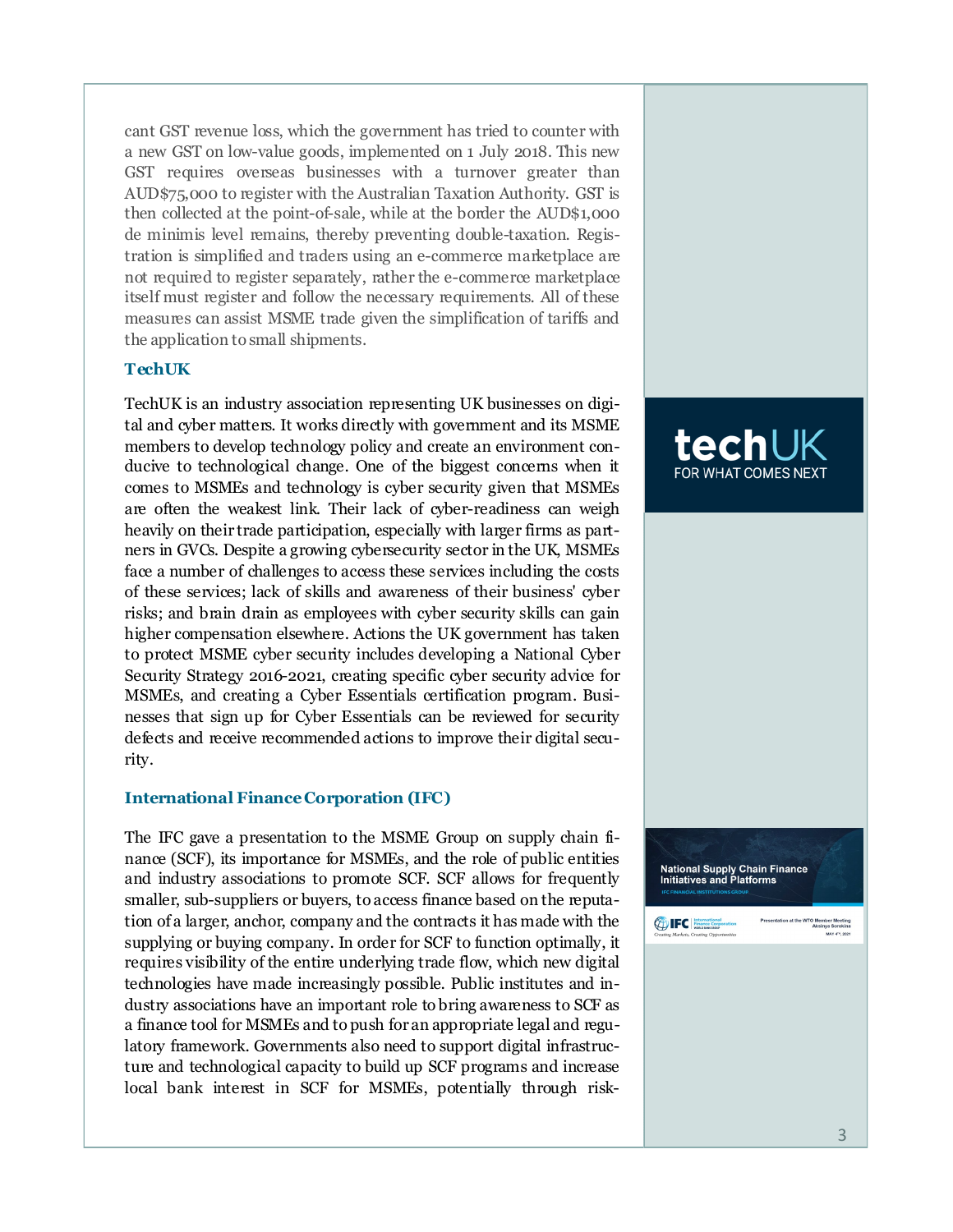assumption. Ms. Sorokina laid out a number of different, specific, approaches that Governments can take to support SCF, from an "enabling framework provider approach" that lays out an appropriate regulatory environment for SCF to a "financing approach" where public institutions can provide SCF directly at preferred rates. Ultimately, there is no "one-size-fits -all" for SCF, but it can be a powerful tool to bring MSMEs into trade.

#### **dLocal**

dLocal, a Uruguay e-payment company, presented on the current state of ecommerce and payments. Currently, there is a lot of innovation and change occurring in this field and no clear winning process has emerged. What is clear, is that e-commerce is hindered by a number of regulatory frictions, both in terms of the movement of goods but also for payments. There is a need for governments both to protect small e-payment innovators that may be able to bring new solutions to the market, as well as facilitate the integration and interoperability of these new technologies for cross-border transactions.

#### **3. AID-FOR-TRADE STOCKTAKING EVENT 23-25 MARCH 2021**



23-25 March 2021

d-local

Several sessions related to MSMEs were held at the biannual Aid-for-Trade Stocktaking event from 23-25 March 2021. Below are summaries of the three most relevant webinars on the ways aid-for-trade mobilized MSME trade-related resources during Covid-19.

A full summary will be available in document WT/COMTD/AFT/W/86

#### **A4T Session 12: Covid-Related MSME Aid for Trade**

Organized by Uruguay in its position as the Coordinator of the WTO MSME Informal Working Group, the session focused on initiatives undertaken by international organizations over the past year of the Covid-19 pandemic to support international trade by MSMEs. Presentations included discussions

As international organizations move to support MSME recovery and resilience going forward, efforts to support MSME trade will remain a crucial component. To prepare for future crises, it was noted that efforts like the WTO MSME Informal Working Group's were exactly in the right direction.

> by the International Trade Centre; the European Bank for Reconstruction and Development; the Organization for Economic Co-operation and Development; the World Bank; and the UK Mission to the WTO.

MSMEs have been severely impacted from the economic fallout of the pandemic, more so than large firms. However, from this session, new evidence revealed that those businesses engaged in exports and able to pivot digitally suffered relatively less. As international organizations move to support MSME recovery and resilience going forward, efforts to support MSME trade will remain a crucial component. To prepare for future crises, it was

**Covid-related MSME Aid for Trade** 23 March 2021, 17:00-18:30 CET

> MSME<sub>s</sub> WTO Informal<br>Working Group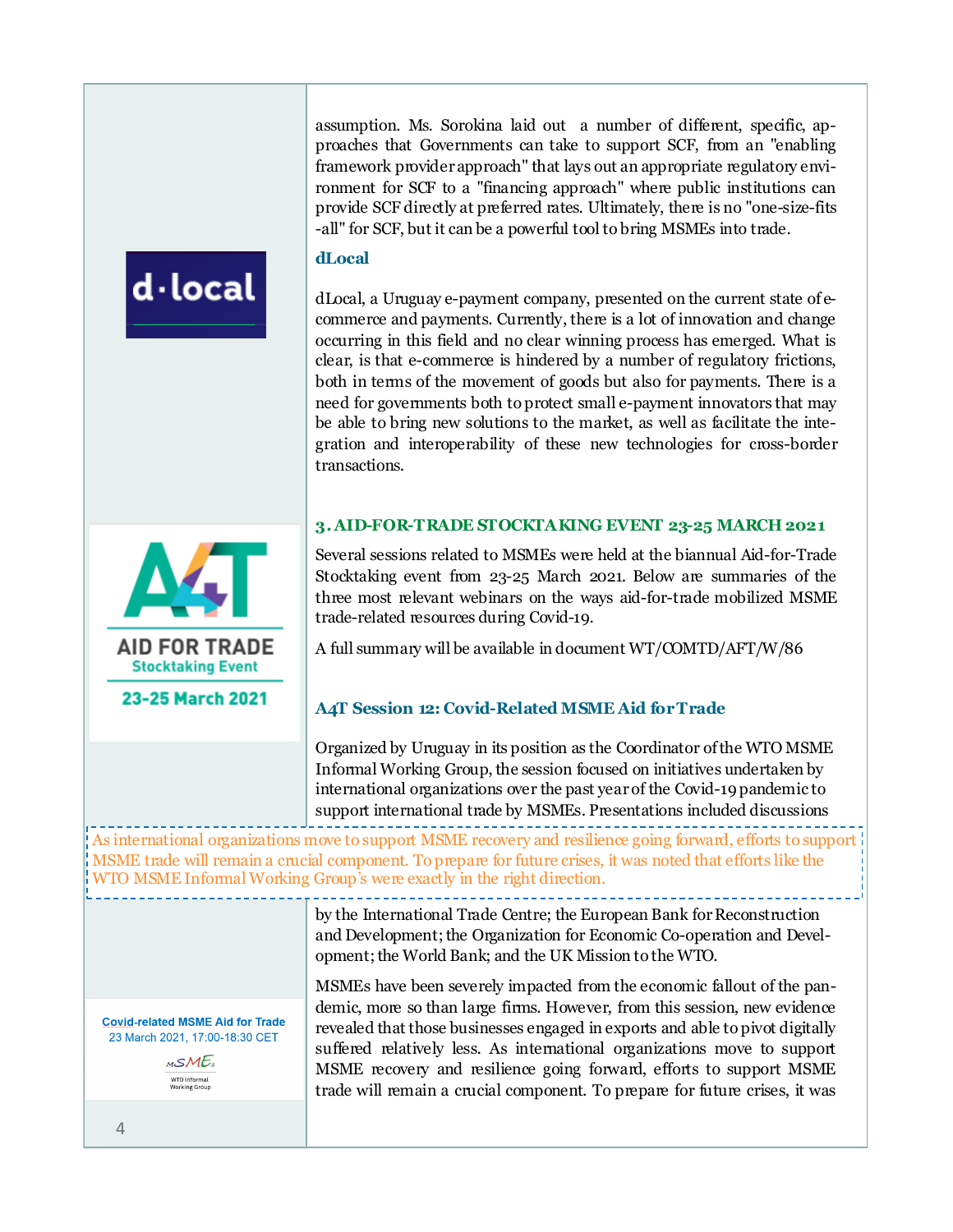noted that efforts like the WTO MSME Informal Working Group's were exactly in the right direction. More communication among multilateral organizations as well as digitalization and access to information were also underscored as essential to support MSME trade.

#### **A4T Session 21: MSMEs Promoting Economic Recovery in a Post-COVID-19 World: A Trade Facilitation Approach**

Organized by El Salvador, the session focused on the ways trade facilitation can promote economic recovery following the Covid-19 pandemic, especially through supporting MSMEs. Presentations included a discussion by El Salvador's minister of Economy, Maria Luis Hayem, on ways the country has facilitated trade; a discussion by Low Yen Ling, Minister of State in the Ministry of Trade and Industry and Ministry for Culture Community and Youth in the Republic of Singapore on the Singapore economy's digitalization focus; the OECD Director of The Trade and Agriculture Directorate, Marion Jansen, on why it is important to support MSMEs and the role of trade facilitation; and Bill Gain, Global Product Specialist for Trade Facilitation and Border Management at the World Bank, on ways the pandemic highlighted the need for trade facilitation, especially for perishable goods.

Trade facilitation measures can also be tailored to MSME needs and it is important for best practices to be shared in order to guide countries on ways to implement the agreement in their economies.

Overall, the session highlighted that more technology and infrastructure are needed to facilitate trade for MSMEs, especially as they relate to automating procedures. Trade facilitation measures can also be tailored to MSME needs and it is important for best practices to be shared in order to guide countries on ways to implement the agreement in their economies. For a full and effective implementation of trade facilitation, a national, regional and global approach is needed. And finally digital connectivity is essential at every level of the economy, with many opportunities for MSMEs to benefit from digitized trade facilitation measures.

#### **A4T Session 31: Trade Intelligence for an Inclusive Recovery: Global Trade**

Organized by Switzerland, this session looked at the tools and strategies available to ensure that MSMEs are not left behind in the global recovery from the economic fallout of the Covid-19 pandemic. Speakers included Isabelle Durant, Acting Secretary-General, UNCTAD; Pamela Coke-Hamilton, Executive Director, ITC; John W.H. Denton, Secretary General, ICC; Eunice Huang, Trade Policy Manager, Google; Sandra Uwera, Chief executive Officer, COMESA Business Council; and Monica Rubiolo, Head of Trade Promotion, SECO (Switzerland's state secretariat for economic affairs);.

# **Trade Intelligence for** an Inclusive Recovery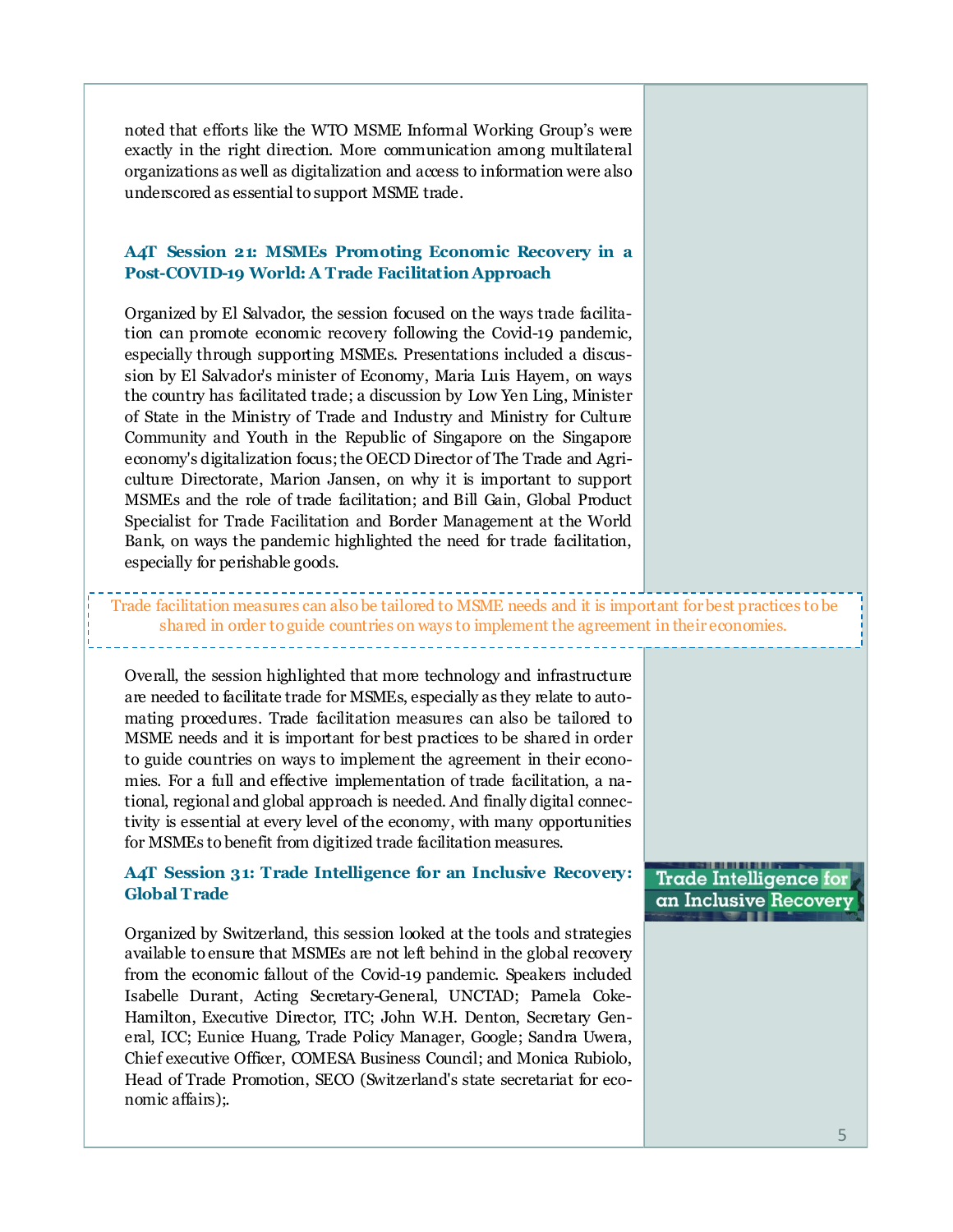*To move forward from the Covid-19 recession, trade needs to rebound, mobility needs to be facilitated, and access to capital ensured.*

> To move forward from the Covid-19 recession, trade needs to rebound, mobility needs to be facilitated, and access to capital ensured. MSMEs have also been disproportionately affected by trade restraints and they need certainty to ensure their recovery as well as access to reliable and timely information. Finally, Covid-19 has shown just how interconnected the global economy is. Making the recovery work for those at the base of the pyramid means focusing on MSMEs.

#### **4. BLOCKCHAIN FORUM**

On 30 March 2021, a second Global Blockchain Forum was held at the WTO to look at ways new digital ledger technology (DLT) can strengthen global supply chains and support the international trade participation of MSMEs. Presenters included policymakers, trade officials and business representatives and presentations touched on topics ranging from trade digitalization and finance to digital identities. Below is a brief summary of the most relevant information. Video recordings of the full event can be found [here.](https://www.wto.org/english/res_e/reser_e/blockchainforum2021_e.htm)

One of the advantages of DLT that was highlighted by the forum as it concerns MSMEs is the way it can provide alternative means of assessing creditworthiness and facilitate accessing finance to MSMEs. Idowu Akinde, founder of Boolean Labs, noted new approaches like those offered by AFEX,

*"...improved digital identity systems are key for helping MSMEs. Setting up the identity of new business customers is a hidden cost in all transactions that can take a significant amount of time and resources, and there is no international standard for this process."*

#### **About the MLETR**:

The UNCITRAL MLETR provides an international framework to align national laws and enable the legal use of electronic documents of title, such as bills of lading, both domestically and across borders.

Pngme, and Carmachain among others allow a person's payment record to be looked at rather than traditional assets and liabilities. Vinay Mendonca, Managing Director, Global Head Product, Propositions & Structuring Trade Receivables Finance at HSBC also remarked that digitization of documents, especially letters of credit, is important to increase trade finance accessibility, in particular for small businesses. DLT can support this transition and make it easier for banks to see a real-time feed of MSME credit information.

Presenters underscored the need for a solid legal framework to digitalize trade and, through it, facilitate MSMEs' participation in international trade. Transposing UNCITRAL's Model Law on Electronic Transferable Records (MLETR) into national legislation is critical for trade digitalization, the speakers noted.

DLT also has the capability to create trusted global digital identities for companies. Nadia Hewett from the World Economic Forum stressed that improved digital identity systems are key for helping MSMEs. Setting up the identity of new business customers is a hidden cost in all transactions that can take a significant amount of time and resources, and there is no international standard for this process. With a verified digital identity and digital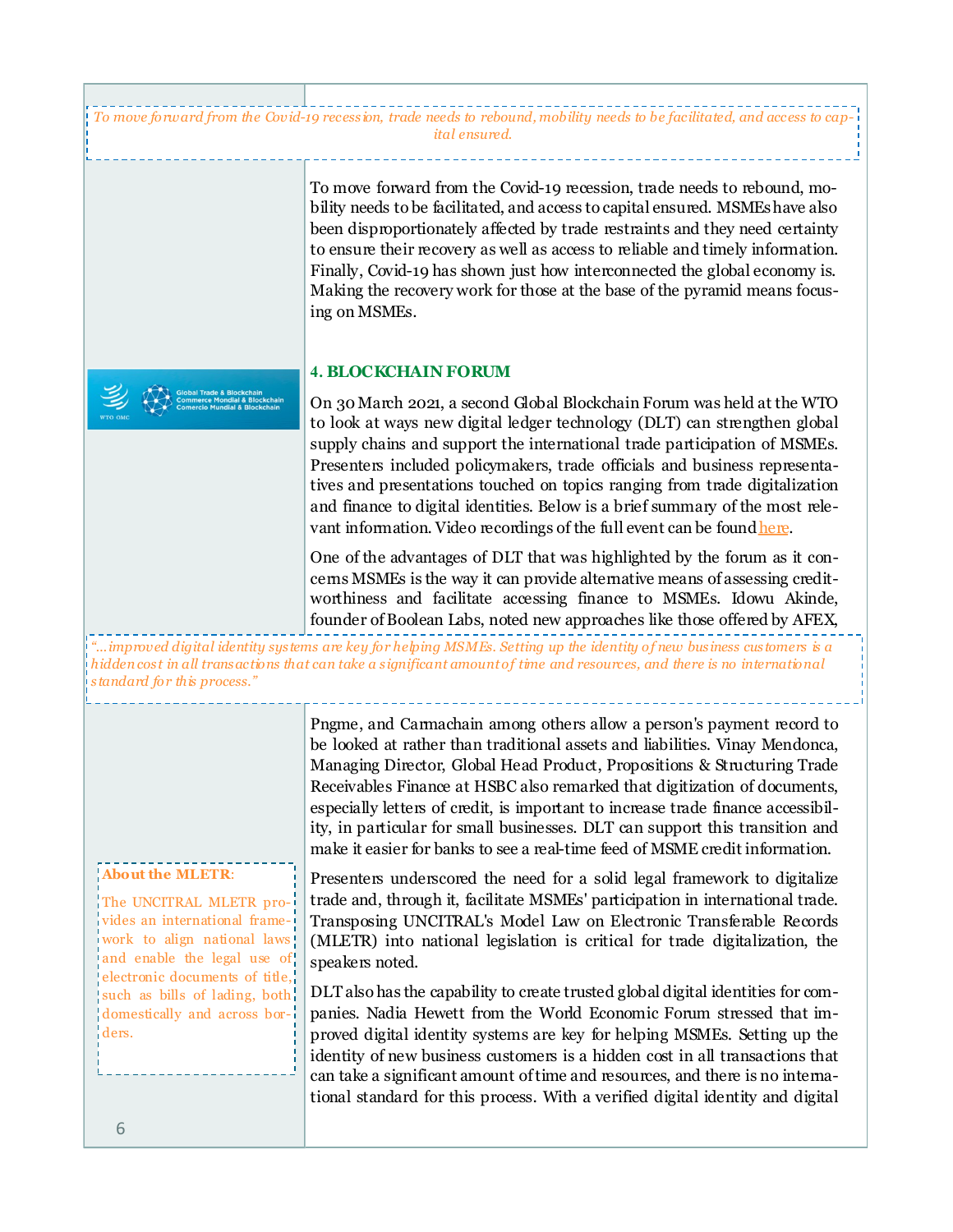signature, the resource requirements can be reduced and, with a standard international identity, this information is transferable.

During the forum, a new online training course on Blockchain for Trade, developed jointly by the ITC and the WTO, was released and will be available via the ITC and WTO e-learning platforms. Students will learn to distinguish between cryptocurrency, blockchain, DLT features and functions as well as other parallel technologies. Besides a practical understanding for technical and non-technical participants alike, the course will also touch on the implementation side of DLT and the importance of standards, including the scalability challenge for broad international implementation. The online course will be available for self-study at any time by the WTO or offered a few times a year with an instructor by the ITC, to be finished within two weeks. The course consists of four modules, each requiring 4-6 hours to complete.

#### **5. APEC, BUILDING RESILIENT SUPPLY CHAINS 2020: SUR-VEY AND ANALYSIS**

Following the economic shock of the initial Covid-19 crisis with its closures and travel restrictions beginning in early 2020, the Global Trade Professionals Alliance (GTPA), supported by the Australian Government and on behalf of the Asia-Pacific Economic Co-operation, launched a business survey to evaluate the crisis' effects on supply chains in August 2020. Survey participants included large firms, SMEs and industry and government organizations. The summary report is available [here.](http://mddb.apec.org/Documents/2021/CTI/CTI1/21_cti1_005.pdf)

A number of important findings were made concerning MSME resiliency and participation in global value chains. Whereas payment issues were noted as the largest problem prior to the pandemic, more basic problems concerning reduced demand and customer insolvency were noted as problems following the start of the pandemic. Of those surveyed, most MSMEs were connected to at least one large business in addition to having other transactions with smaller firms, but only half of them possessed

*Related to ways that governm ents could best support MSMEs, respondents noted that simplification of trade regulations and reduction of trade barriers were especially important. In fact, one third of MSME respondents noted that their m ain challenge to conducting business in globalsupply chains is navigating government organizations and regulations.* 

any recognized certifications or standards related to supply chain management. Despite the border disruptions that resulted from the pandemic and input sourcing challenges created by temporary business closures, most MSMEs responded that they were not planning to change their supply chains as a result of Covid-19. However, the various pandemic disruptions did reveal possible supply chain weaknesses and MSME respondents noted they were looking to diversify supply sources, including through offshore production. Still, very few MSMEs noted they had any long-term strategic planning to confront "new normal" conditions that may emerge because of the pandemic.

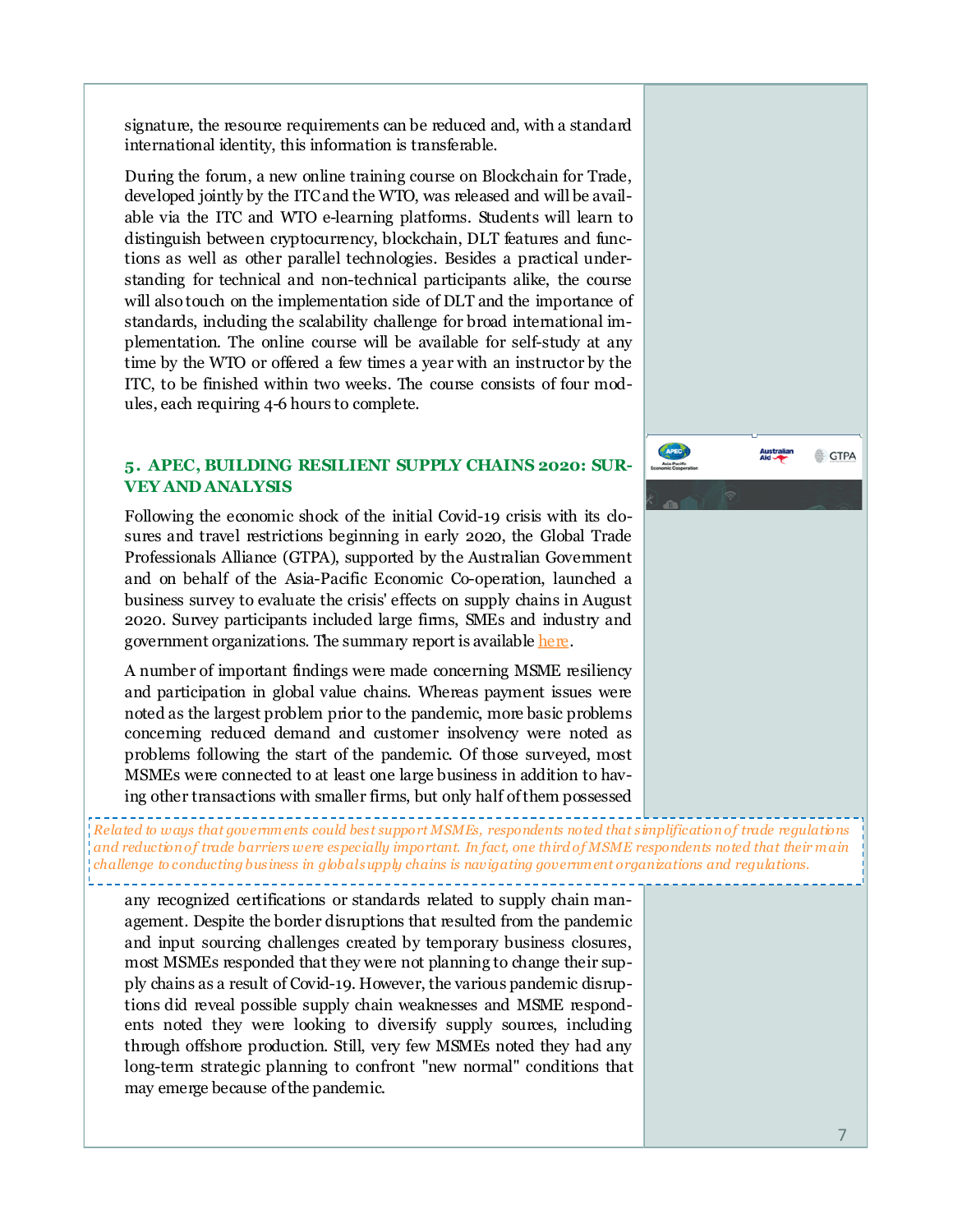*The urgency of moving digital was also underscored and it was recommended that governments should not only support training on cross-border trade generally, but also help MSMEs to leverage e-commerce capabilities. Cybersecurity was highlighted as the most important policy consideration for MSMEs moving forward. Online crisis management and recovery trainings were also suggested as im portant ways that governments could support MSMEs.* 

*"The disruptions caused by the Covid-19 Pandemic have created many challenges in global trade and global supply chains. A recent survey into global supply chains has helped to better understand the needs of business, industry and government."*

**Download the Report [Here](http://mddb.apec.org/Documents/2021/CTI/CTI1/21_cti1_005.pdf)**



**Lisa McAuley** is the CEO of the Global Trade Professionals Alliance and has worked directly to support MSMEs to expand globally for over 15 years. Lisa has led the development of ground-breaking new global standards to facilitate global trade as well as the development of innovative online solutions that build capacity for MSMEs to trade globally.

Related to ways that governments could best support MSMEs, respondents noted that simplification of trade regulations and reduction of trade barriers were especially important. In fact, one third of MSME respondents noted that their main challenge to conducting business in global supply chains is navigating government organizations and regulations.

The urgency of moving digital was also underscored and it was recommended that governments should not only support training on cross-border trade generally, but also help MSMEs to leverage e-commerce capabilities. Cybersecurity was highlighted as the most important policy consideration for MSMEs moving forward. Online crisis management and recovery trainings were also suggested as important ways that governments could support MSMEs.

Overall, the report describes the fragility of MSME resiliency in the face of a global disruption. Even in the best of times, MSMEs benefit from common standards, access to information, trade facilitation, and capacity building (especially related to digital technologies), all of which were highlighted as the Covid-19 pandemic unfolded.

#### **6. INTERVIEW WITH LISA MCCAULEY, CEO, GLOBAL TRADE PROFESSIONALS ALLIANCE (GTPA)**

#### *In a few words, what has the GTPA been focused on recently*.

The GTPA has been focused on the 'Building Resilient Supply Chains 2020: Survey and Analysis', a global study seeking to identify and analyse the nature and extent of this rapid transformation of GVCs in the APEC region, with a particular emphasis on business' resilience, SMEs' participation, women-owned/led SMEs, and digital readiness. The survey was conducted between 25 July and 30 November 2020. A total of 1511 responses were received and will be launched in the coming weeks.

#### *How has Covid-19 changed trade transactions in the global markets*

Today, more than two-thirds of world trade occurs through GVCs. With the world economy facing multiple disruptions, including slow economic growth, climate change, and more recently the pandemic of COVID-19, GVCs have been transforming rapidly, even more so now than at the beginning of 2020. While past decades fostered an expansion and enlargement of GVCs, more recently some have also shortened and become more localised, a trend which is likely to increase in the coming years as MNCs and SMEs reconfigure their operations due to the pandemic and the eager adoption of digital technologies.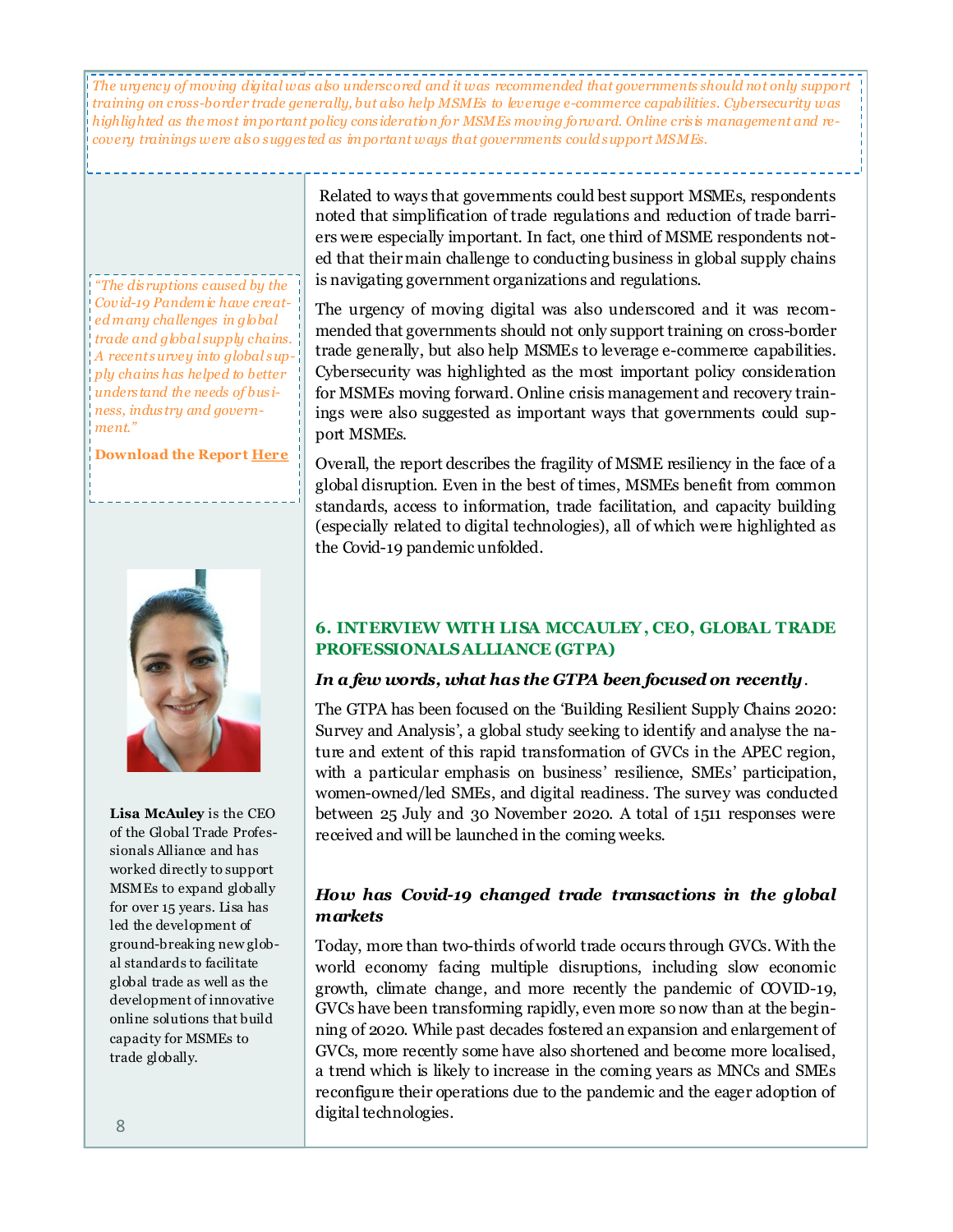#### *What advice would you give to national policymakers wishing to support MSMEs' resilience and participation in international trade?*

In both ordinary and extraordinary circumstances, it is crucial from a policy and commercial perspective to understand the operation and transformation of global supply chains, as well as the challenges and opportunities they present to large and small businesses. Of importance moving forward would be to ensure that some of the recommendations from the research are implemented to support MSMEs. The development of capacity building initiatives and practical solutions will deliver the most long-term sustainable impact for the business community.

#### *If you had to mention one example of a successful program or initiative to support MSMEs' in international trade in the pandemic, what would it be?*

The various business funding initiatives that governments have implemented to help support businesses to survive.

#### *How, in your view, can the WTO Informal Working Group on MSMEs best help firms access international markets in the Covid-19 economy?*

Support SMEs to become integrated into global supply chains and promoting access to information regarding trade opportunities and regulatory requirements through help desks, intensive workshops, direct peer-topeer introductions, and access to resources, so continue the work already being undertaken by the Working Group. Continue and renew efforts to facilitate trade, connect business with potential international business opportunities and reduce barriers to trade. Including through the participation in the respective work at the WTO.

#### **7. MSME VOICES**

The WTO Informal Working Group on MSMEs believes that direct interaction with MSMEs will enrich discussions and help the Group identify issues that deserve consideration at the WTO. To pursue this objective, we are interviewing MSME experts or Groups who have participated in our meetings and workshops.

People who are interested in being featured are most welcomed to [contact](mailto:email-ersd@wto.org)  [us.](mailto:email-ersd@wto.org)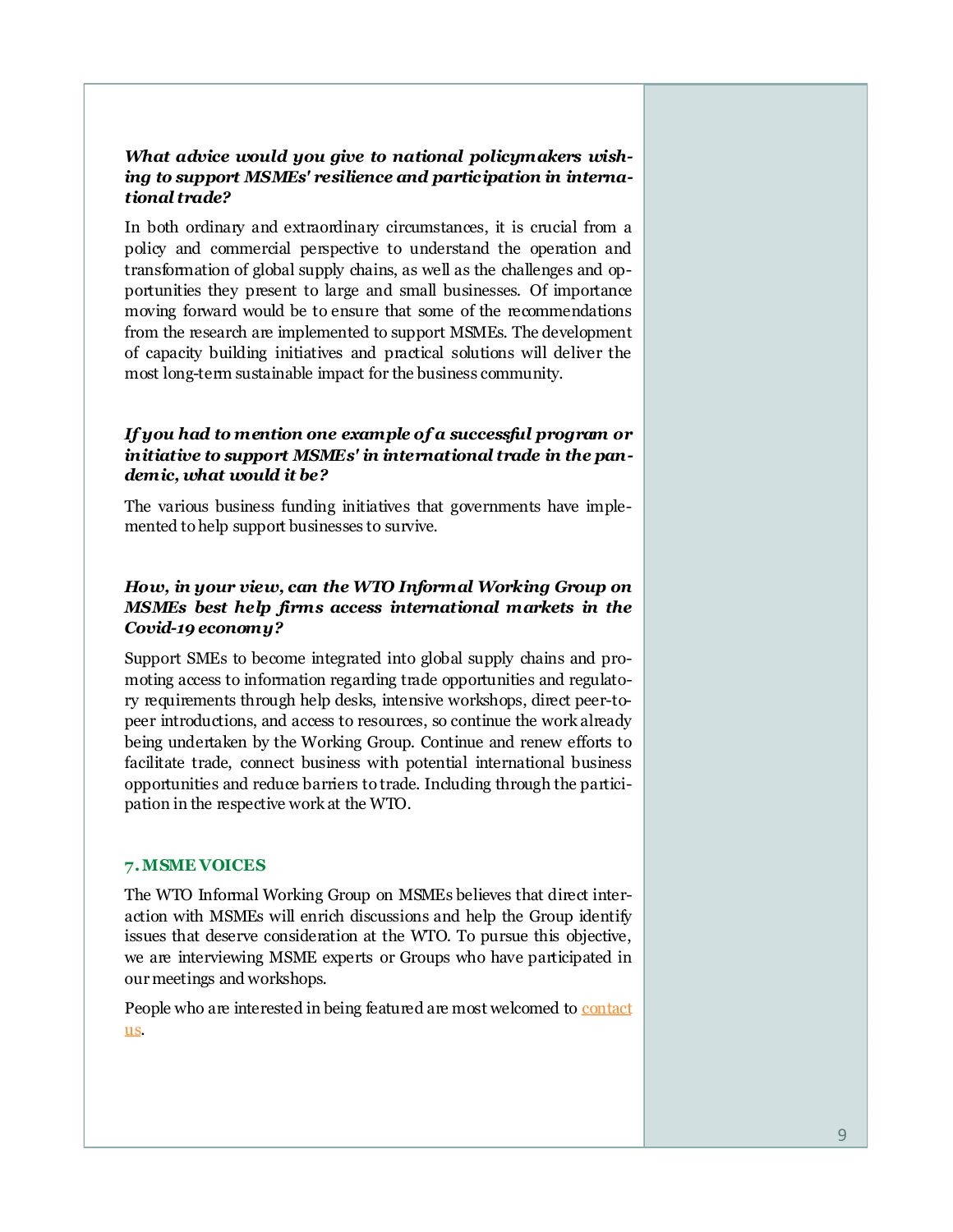

Josefina grew up Mexico and has over 18 years of experience in finance, entrepreneurship, and philanthropy. She started her career in Finance working at JPMorgan's Investment Bank and holds an MS from the School of Foreign Service at Georgetown University and a BS from Anahuac Mayab.



#### *About Cielo hammocks* ([www.cielohammocks.com\)](http://www.cielohammocks.com)

We are a Social Impact business working with a network of ~900 artisans handweaving hammocks. We export to over 110 countries to both wholesale and retail customers. Our work directly impacts thousands of low-income individuals. Fair Trade Federation member and B Corp Certified.

#### **JOSEFINA URZAIZ, CO-FOUNDER, CIELO HAMMOCKS**

#### *A few words about yourself and your interest in the MSME cause*

I am a female social impact entrepreneur co-owner of a small business. I am very interested in any policies, transfer of funds, international trade regulations, duties, etc. that could impact our mostly exporting business (80% of total sales). Our main stakeholders are our artisan network, who for the most part come from low-income communities. Thus, keeping our business afloat is not just doing good business, for us, it is a means of supporting the livelihood of over 35 villages.

#### *How has Covid-19 changed your transactions with global markets*

COVID-19 impacted our business in two key ways. 1) Our supply chain was disrupted due to our inability to access our artisans and sourcing raw materials. And most importantly, 2), our sales were disrupted by the shutdown of retailers and delays in transportation services. As a result, we purposely found new avenues to continue to do business. We opened new digital distribution channels and shifted our ratio from wholesale into digital retail. We became creative and adapted to our new reality of doing business.

#### *What two or three tips would you give to MSMEs wishing to access global markets at this time?*

I would say it has never been easier to access global markets. Technology has democratized market access. Between social media tools, direct sales, whether on proprietary online platforms or marketplaces, access is open to anyone wishing to sell a product, service or an idea. To all aspiring MSMEs I always say, don't limit your vision of where you can sell. The whole world is your market.

#### *What advice would you give to national policy makers wishing to support MSMEs' resilience and participation in international trade?*

We have been in business for over a decade. Sadly, the exporting paperwork and costs, instead of becoming simplified and decreasing, have gone the exact opposite direction.

The international transfer of funds, in spite of the money transfer apps and technological advancements, have also not been translated into lower banking fees and easier payment acceptance or transfers from our clients around the world.

In Mexico there are set, flat fees for basic notarized paperwork that unless you are selling high priced products or services, become almost prohibitory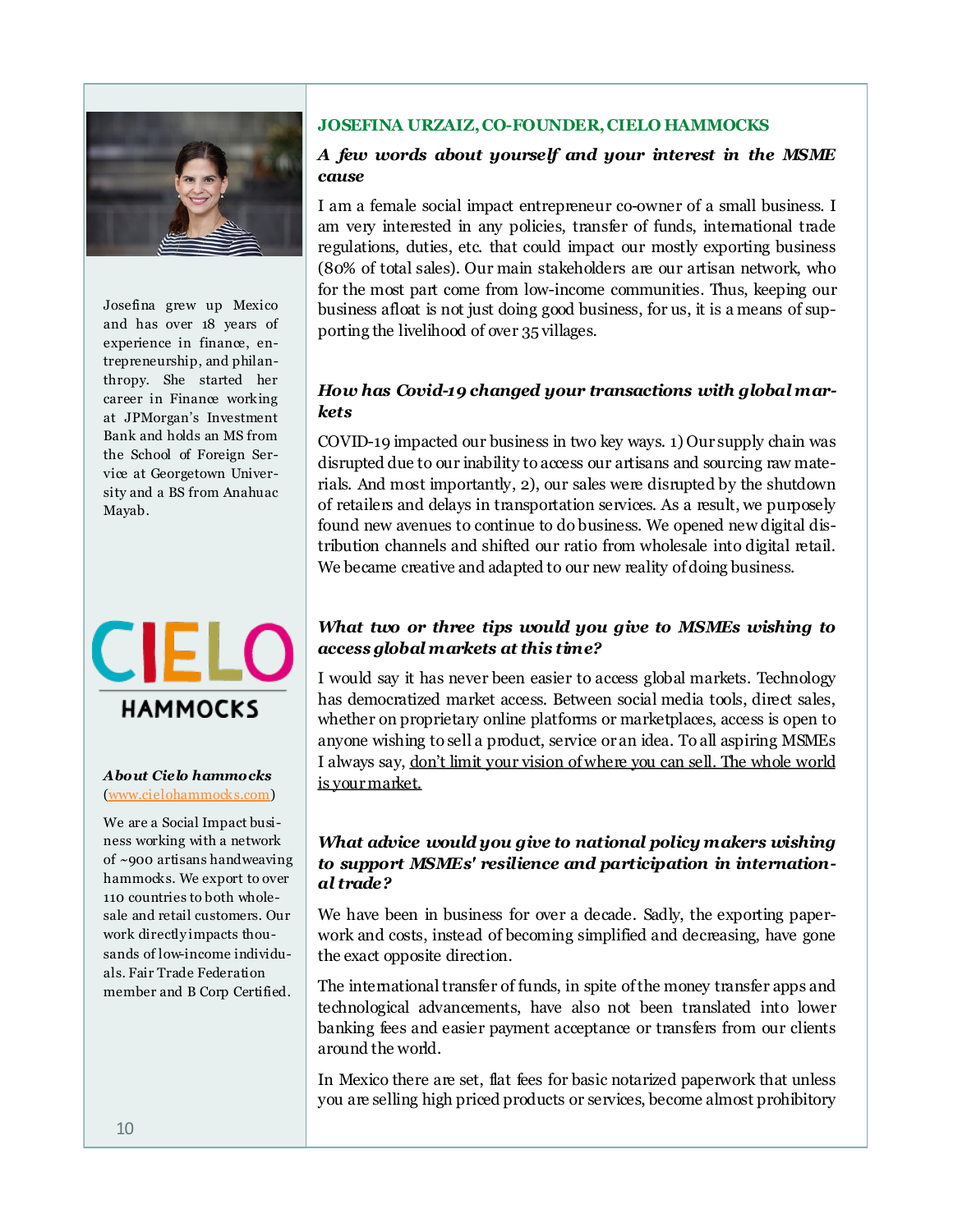for exports. E.g., in Mexico the exporting permit for the USA is US\$74 and \$92 for the rest of the world. If my product retails for \$200 it makes no financial sense to pay almost 50% in paperwork.

As a result of the Pandemic, we are experiencing higher than ever YOY increments in cost of goods sold. From raw material to shipping charges, 2021 thus far has resulted in an overall 15% pure cost increase for our goods.

Lastly, Nationalistic political campaigns in nations across the world pose a threat to the international markets and the international exchange of goods & services. We should be in the business of signing more trade agreements or eliminating borders, but sometimes it seems the opposite is happening.

#### *If you had to mention one example of a successful program or initiative to support MSMEs' in international trade in the pandemic, what would it be?*

At the peak of the Pandemic, due to the closure of government offices, México eliminated the requirement of a physical paper copy of the Certificate of Origin for certain markets. Instead, since last year, for example, to export to the European Union and Japan, we can simply go online and print and sign the Certificate of Origin EUR1 that includes our signature, our registered exporter number and a simple legend that reads the products were made in Mexico.

#### *How, in your view, can the WTO Informal Working Group on MSMEs help firms access international markets?*

I think the biggest challenge for all small businesses engaging in international commerce comes down to legal/paperwork and transfer of funds. From the challenge of understanding what is taxed or duty-free, to the high cost of customs agencies etc., one consideration would be to set up a cap for companies with sales under \$5 million to bypass some of these high-cost exporting government fees, thereby simplifying the paperwork process by requiring online forms accessible and downloadable to anyone, and reducing the paperwork required to export.

#### **JAKE COLVIN, EXECUTIVE DIRECTOR OF THE GLOBAL IN-NOVATION FORUM**

#### *A few words about yourself and your interest in the MSME cause*

Over the past decade, I have had the privilege to work with MSMEs to elevate the opportunities and challenges they face going global and to



**Jake Colvin** is Executive Director of the Global Innovation Forum, where he works with a global network of small businesses and government officials. He also serves as Vice President for Global Trade and Innovation at the National Foreign Trade Council, where he leads engagement with the WTO and APEC.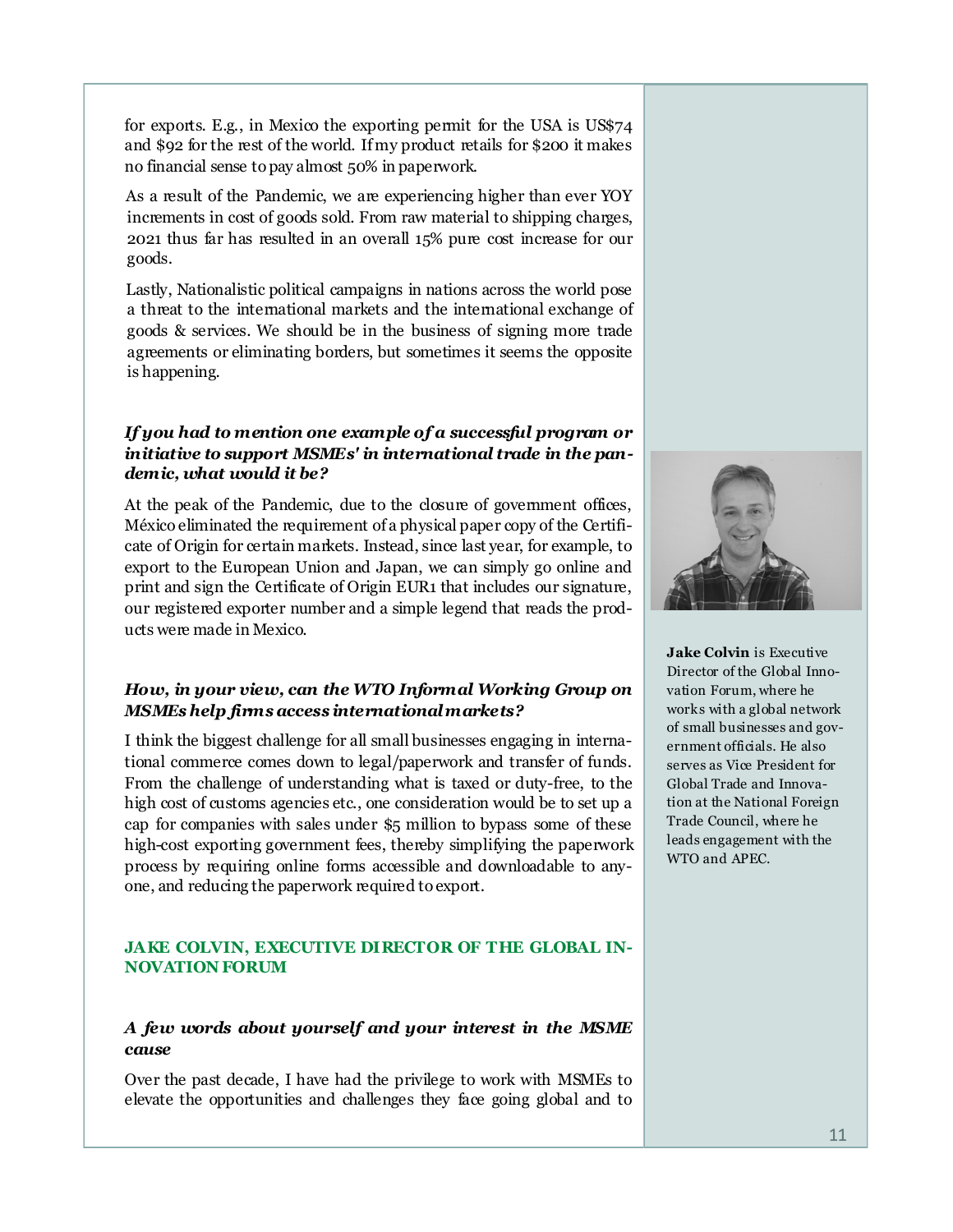build policy capacity among governments to help. Many micro and small businesses don't know what they don't know, and it is fulfilling to provide training and connections that can help fill those knowledge gaps around digital tools and global markets.

#### *How has Covid-19 changed your transactions with global markets*

It's been a challenge to adapt our workshops because physical convenings at places like the WTO and UNCTAD are important for developing trust. But we have grown our network exponentially by going digital and now our workshops reach capital-based officials worldwide.

More broadly, the pandemic has underscored for me the extent to which every small business – even fundamentally local businesses like restaurants and mom-and-pop retail shops – utilize global digital tools to run their business.

#### Global Innovation Forum

#### *About the Global Innovation Forum*

The Global Innovation Forum engages a global network of small businesses, non-profits, corporations and governments to explore the role of technology and trade policies and programs in fostering resilience and inclusive growth.

#### *What two or three tips would you give to MSMEs wishing to access global markets at this time?*

First, find opportunities to learn from peers who have trod similar paths. Groups like Vital Voices and Endeavor elevate amazing entrepreneurs and can provide opportunities to learn.

Second, leverage technology platforms. We have relied on Wordpress to build a website, Canva for design tools, Google Workspace and Dropbox for productivity, PayPal for international payments, and Facebook and LinkedIn to create global communities, just to name a few tools.

Third, leverage government trade promotion programs and embassies abroad for advice.

#### *What advice would you give to national policymakers wishing to support MSMEs' resilience and participation in international trade?*

Policymakers must ensure small businesses are able to access to the global productivity, social, payment and logistics tools that enable them to succeed locally and internationally. Accelerating implementation of trade facilitation commitments and ensuring services market access and nondiscriminatory rules for digital trade are critical.

Governments must also do more to maximize the ability of women and minority-owned businesses to benefit from trade, for example by developing initiatives to expand access to capital, networking and public-private partnerships among like-minded countries.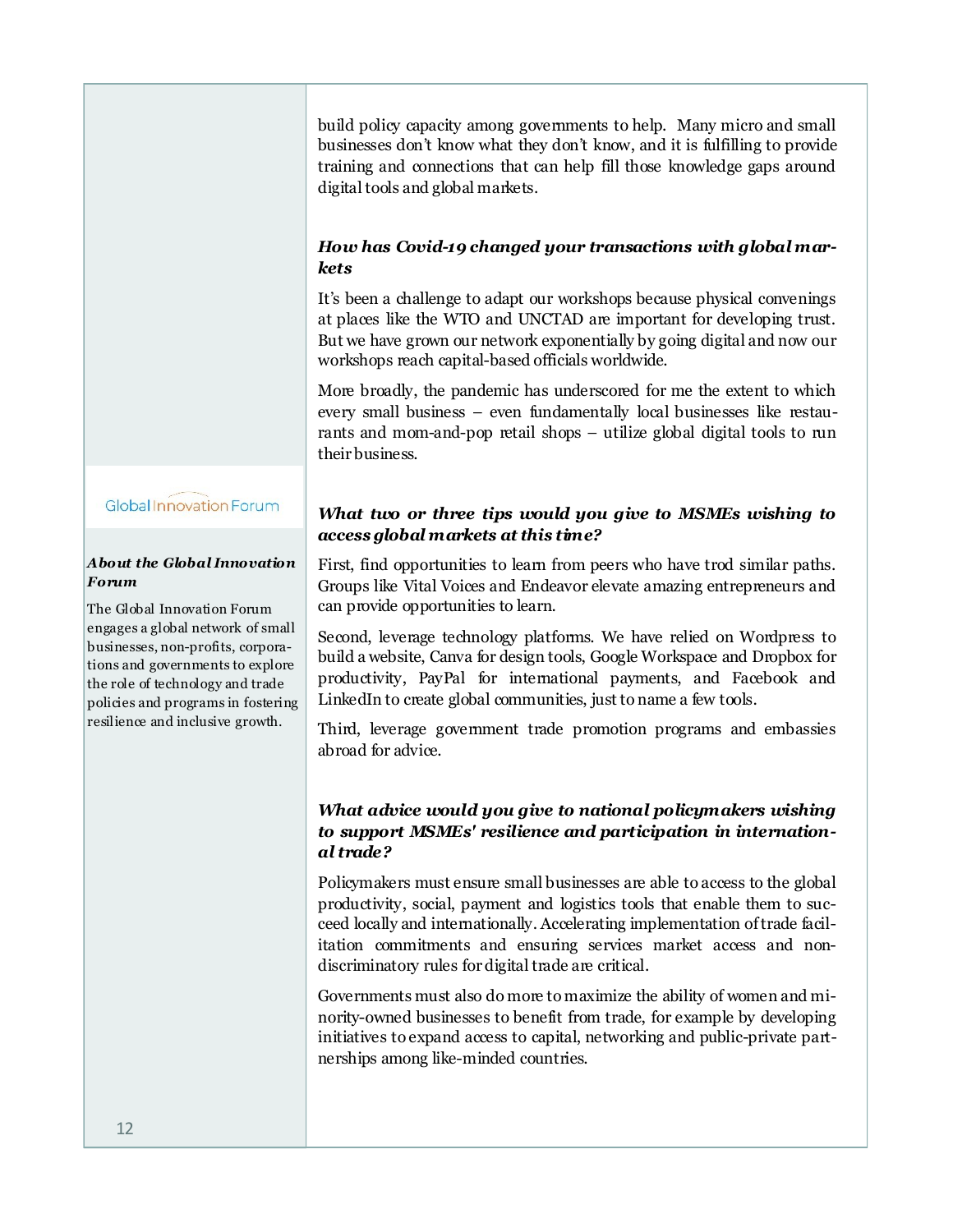#### *If you had to mention one example of a successful program or initiative to support MSMEs' in international trade in the pandemic, what would it be?*

I have been grateful to help build out **Startup Global**, a partnership between the Global Innovation Forum and U.S. Commerce Department to improve the digital skills of entrepreneurs looking to go global, digitally during the pandemic. We recently hosted a program specifically focused on the opportunities and challenges women entrepreneurs face going global.

We have been exploring how to take best practices from our U.S.-focused Startup Global Initiative to establish multi-country frameworks for digital skills training and workforce development.

#### *How, in your view, can the WTO Informal Working Group on MSMEs help firms access international markets?*

The WTO MSME Working Group seems particularly well-suited to sharing best practices and, potentially, to building out a facility to foster networking and information-sharing among small businesses and government officials.

Could the MSME Working Group serve as channel to share best practices for trade promotion programs and connect national small business communities?

## WHY AN INFORMAL WORKING GROUP FOR MSMES?

The MSME Informal Working Group is a coalition of 91 WTO Members of varied levels of development and all regions of the world that share an interest in improving access to global markets for Micro, Small and Medium-Sized enterprises (MSMEs). Today, 95 per cent of companies across the globe are MSMEs. Although MSMEs account for 60 per cent of the world's total employment and comprise anywhere from 80-99 per cent of a country's registered firms they remain underrepresented, and face a large number of obstacles when seeking to participate in international trade. When MSMEs successfully access international markets, they can act as a catalyst for better distribution of the gains from trade to all sections of the economy. The MSME Informal Working Group aspires to ensure that the multilateral system enables these economic benefits through better inclusion of MSMEs in global commerce.

## THE ROAD TO BUENOS AIRES 2017

The Informal Working Group on MSMEs was created at the 2017 Buenos Aires

*"MSMEs are fundamental to our economies – a win-win for everybody - and employment, and we are working to develop the potential of MSMEs in international trade"- H.E. Mr José Luis Cancela of Uruguay, Coordinator of the Group*